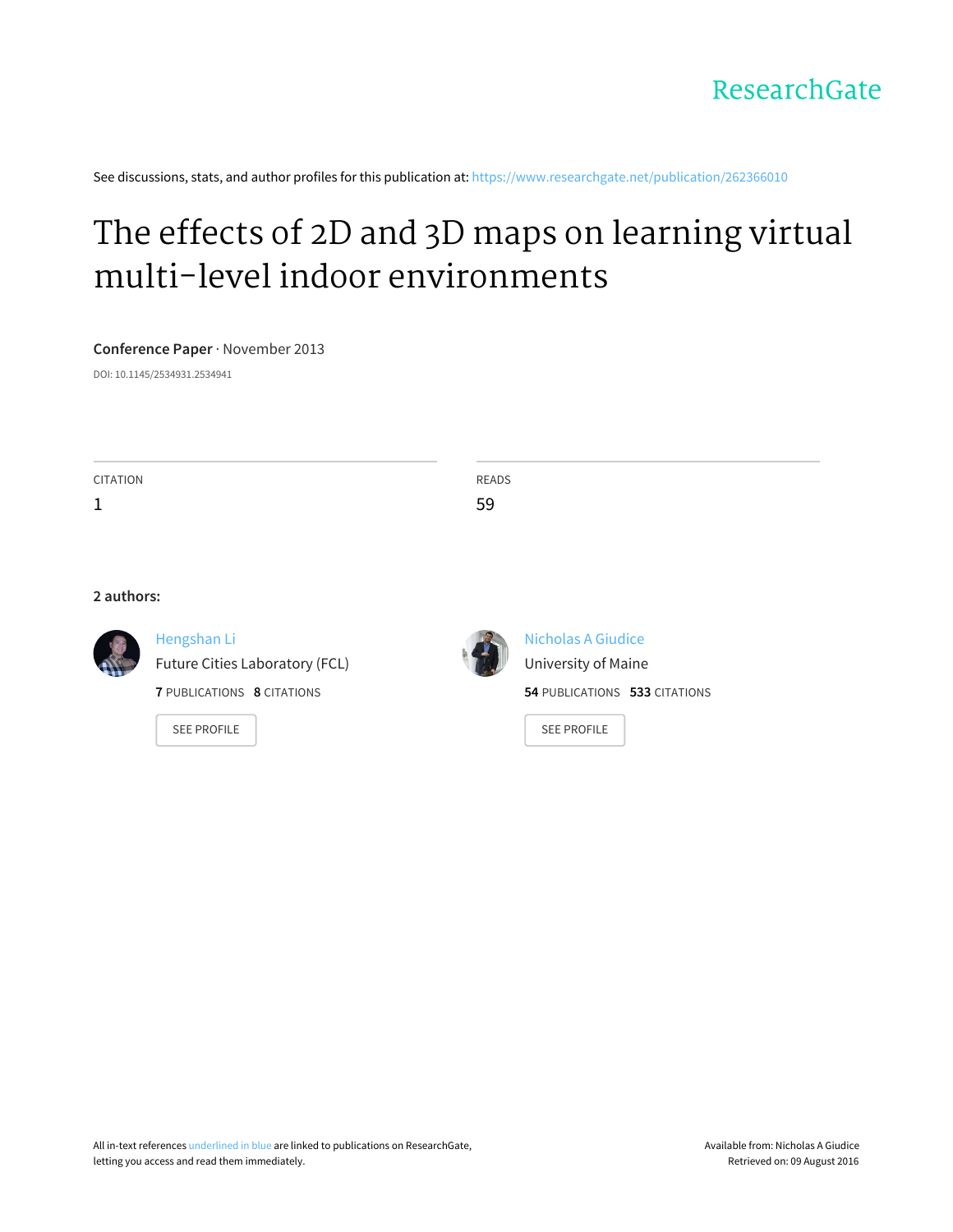# **The Effects of 2D and 3D Maps on Learning Virtual Multilevel Indoor Environments**

Hengshan Li School of Computing and Information Science University of Maine Orono, Maine 04469, USA hengshan.li@umit.maine.edu

# **ABSTRACT**

It is known that people have problems when wayfinding in multilevel buildings. We propose that this challenge is largely due to development of inaccurate multi-level cognitive maps of the 3D building structure. We argue that better visualization of the layered structure of the building could facilitate multi-level cognitive map development and significantly improve spatial behaviors requiring cross-floor knowledge. To address this issue, we compare two viable mobile digital visualization methods (2D top-down view maps and 3D bird's eye view maps), each showing users' real-time position as they navigated. Participants first learned a multi-level virtual building using each of these conditions, as well as a third control (non-assisted) condition. Their task was to find and learn four targets situated at two different landmark types (e.g., contiguous landmarks that were vertically aligned on each floor and non-contiguous landmarks that had no obvious alignment between floors). Participants then took part in three cross-level testing tasks performed without the map assistant used during learning: pointing between targets, vertical navigation (e.g., navigate from point A on floor 1 to the corresponding vertically aligned point on floor 2) and paper-based drilling (e.g., drawing circles to indicate floor 1's target locations on floor 2's layout). Preliminary results showed that both 2D and 3D map significantly improved pointing and vertical navigation accuracy compared to the control condition with no map assistance. However, no significant differences were found for either condition between the two map conditions. By contrast, in the paper-based drilling task, users showed significantly higher accuracy in the 2D map condition than in both the 3D map and control conditions, giving 2D interactive maps the advantage for supporting multi-level spatial behaviors.

#### **Categories and Subject Descriptors**

H.1.2 [**User/Machine Systems**]: Human factors; H.5.1 [**Multimedia Information Systems**]: Artificial, augmented, and virtual realities; H.5.2 [**Information Interfaces and Presentation**]: User Interfaces

Permission to make digital or hard copies of all or part of this work for personal or classroom use is granted without fee provided that copies are not made or distributed for profit or commercial advantage and that copies bear this notice and the full citation on the first page. Copyrights for components of this work owned by others than ACM must be honored. Abstracting with credit is permitted. To copy otherwise, or republish, to post on servers or to redistribute to lists, requires prior specific permission and/or a fee. Request permissions from Permissions@acm.org.

*MapInteract 13*, November 05-08 2013, Orlando, FL, USA Copyright 2013 ACM 978-1-4503-2536-3/13/11…\$15.00. http://dx.doi.org/10.1145/2534931.2534941

Nicholas A. Giudice School of Computing and Information Science University of Maine Orono, Maine 04469, USA nicholas.giudice@maine.edu

#### **General Terms**

Design, Experimentation, Human Factors

#### **Keywords**

Indoor wayfinding, multi-level cognitive map, map viewpoint, indoor landmarks

# **1. INTRODUCTION**

Most travelers have an unpleasant story about a building that they dislike because they often become disoriented or get lost in it. In some hospitals, patients are even reluctant to leave their rooms as they fear that they will not find their way back [14]. These buildings usually have a complex multi-level structure with many above ground floors and underground levels. Previous literature has demonstrated that indoor wayfinding performance involving floor level changes is greatly hindered by disorientation during vertical travel [16]. Likewise, Holscher and colleagues reported wayfinding difficulties observed in a complex multi-level conference center, identifying incongruent floor layouts, disorienting staircases, and lack of visual access to important level-related building features as the main causes of this difficulty [6]. On average, people spend 87% of their time in indoor spaces [8]. Much of this time requires successfully finding one's way around public buildings across multiple floors; these cross-level navigation behaviors could be greatly helped by having an accurate multi-level spatial representation of the buildings (e.g., a cognitive map). However, cognitive maps have a very general definition, referring to an animal/human's allocentric knowledge of spatial and environmental relations [7]. It is widely accepted that cognitive maps are used to understand the environment and make spatial decisions. However, most research regarding cognitive maps is based on single-plane outdoor space or one floor of a building and little research has focused on development of multi-level spatial representations of the environment, as from complex multi-floor indoor spaces. We refer to this type of spatial representation as a multi-level cognitive map [10]. Multi-level cognitive maps would particularly help with tasks and spatial behaviors requiring cross-floor knowledge, e.g., cross-floor pointing, navigation, and spatial alignment of locations between floors. Thus, we argue that possessing an accurate multi-level cognitive map of complex indoor environments would greatly benefit users in supporting navigation, inferring new routes, and taking shortcuts between floors and thereby plays an important role in multi-level indoor wayfinding that has not been discussed in the literature.

Previous literature has discussed that the horizontal and angular transition offsets between floors also cause users to have greater difficulty in maintaining their spatial orientation and in developing an accurate multi-level cognitive map of the indoor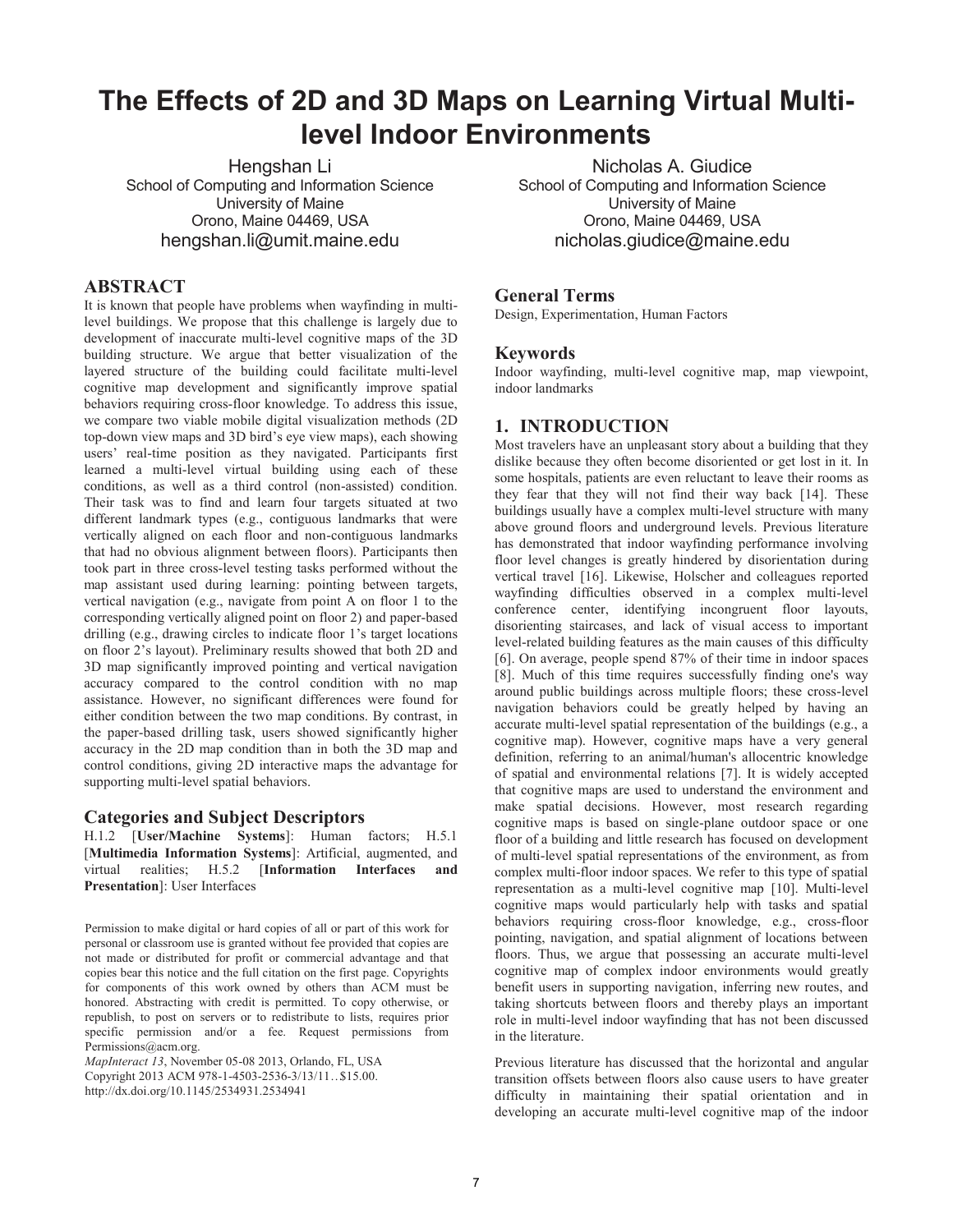space [10]. Poor visual access between floors due to occlusion from walls and ceilings further hinders the development of accurate multi-level cognitive maps. It is obviously impractical to modify the physical building structure to improve visual access between floors and traditional You-Are-Here maps cannot provide navigators with information about their real time position and orientation as they move, which has been found to significantly benefit wayfinding performance [13]. Therefore, this paper focuses on evaluating visual interfaces on mobile devices used during real-time indoor wayfinding. We propose that increasing visual access to the building's layered nature (e.g., multiple floors) by use of interactive maps will have a positive effect on the development of more accurate multi-level cognitive maps and consequently promote significantly better cross-level wayfinding performance. This hypothesis was tested on several behavioral tasks requiring cross-floor spatial knowledge, e.g., between-floor connectivity information and vertically aligned spatial knowledge.

Most currently available indoor mobile digital maps supporting real time indoor navigation, e.g., Google Indoor map, indoor OpenStreetMap, etc., can only show one floor at a time, meaning users can only obtain visual access to individual floors and thus have no direct means for integrating knowledge between floors. Although prevalent, this type of map requires that users must manually integrate spatial knowledge between multiple layers over time, and this temporal and spatial integration is likely hard, inaccurate, and leads to errors, as one's spatial representation of the buildings may be coherent locally but not globally [1, 5]. Therefore, there is a significant need for us to explore the optimal visualization techniques to facilitate multi-level cognitive map development. In this study, we proposed and evaluated two visualization methods (2D map with a top-down viewpoint vs. 3D map with a bird's eye viewpoint) as shown in Figure 1, compared to a control condition (without map assistant). Our two visualization approaches are different from the traditional singlefloor map visualization method in that both show multiple floors at the same time and provide users with access to their alignment (or mis-alignment) in a straight forward manner as the user moves through the space.



a. 2D top-down viewpoint b.3D bird's eye viewpoint

**Figure 1. Two maps for multi-level buildings** 

The first research question addressed in this paper asks whether the map view perspective (2D top-down view map vs. 3D bird's eye view map) affects the development of multi-level cognitive maps. Several studies have investigated the pros and cons of using 2D and 3D visualizations on portable mobile displays in assisting navigation in both outdoor and indoor spaces [2, 11, 12]. As for outdoor space, Oulasvirta et al. [12] found users assisted with 2D maps were able to extract more information in less time and used reliable and ubiquitous environmental cues like street names and crossings more frequently than 3D maps; compelling empirical evidence found in their research showed that a 2D street map can outperform a 3D mobile map. However, the 3D map in their research meant a photorealistic representation of the real world

(2.5D), as outdoor environments are only composed of a horizontal plane providing no alignment or connectivity information between different planes. In our study, the 3D bird'seye view maps afford simultaneous access to multiple floors/planes. We aim to investigate whether this type of 3D map could outperform a 2D map for assisting multi-level cognitive map development in these true 3D (i.e., multi-level) indoor environments.

Chittaro et al. [\[3\]](https://www.researchgate.net/publication/221314365_Navigation_aids_for_multi-floor_virtual_buildings_A_comparative_evaluation_of_two_approaches?el=1_x_8&enrichId=rgreq-d869852e8b5a2b5ebe048920933b4998-XXX&enrichSource=Y292ZXJQYWdlOzI2MjM2NjAxMDtBUzoyODMwMjExNDA4NzMyMTdAMTQ0NDQ4ODkwNjI4Mw==) evaluated 2D maps vs. 3D maps for assisting navigation in a multi-level virtual building and the 2D map also outperformed the 3D interface for assisting users to find three object targets whose locations were indicated by a navigation aid. However, in their research, users were assisted by the maps while they were looking for the targets and the target locations were indicated on the maps. By contrast, in the current research, participants were only assisted with the digital maps for visualization during the learning phase, as we aimed to investigate whether their use facilitated development of multi-level cognitive maps that supported subsequent behavior on cross-floor tasks during testing. Additionally, most users only learned the 3D maps from a fixed viewpoint in the Chittaro study, as only one participant made use of the sliders to change the map orientation. To solve this problem in our research, the system automatically rotated the 3D bird's eye viewpoint when users passed by the targets; this allows users to learn the building from multiple perspectives, as shown in Figure 2.



**Figure 2. Rotation of the 3D bird's eye viewpoint**

The second research question addressed by this paper asks how different landmark types (contiguous landmarks that were vertically aligned on each floor and non-contiguous landmarks that had no obvious alignment between floors) might affect performance of cross-level learning and multi-level cognitive map development. Li & Giudice [10] proposed the term "contiguous landmark" in the multi-level indoor environment referring to vertically aligned indoor landmarks, which consist of a set of vertically aligned structural or object landmarks located on different floors. For instance, two vertically aligned blue walls can be conceptualized as a contiguous object landmark; while two vertically aligned T intersections can be conceptualized as a contiguous structural landmark. The vertical alignment is salient, so could in theory be "glue" to align the floors. Although each part of the contiguous landmark is usually perceived discretely on each floor, the maps make them perceptually available as users can directly visualize the relation between floors and learn the alignment without the normal spatiotemporal constraints and other limitations that usually limit access to cross-floor information integration. Therefore, we propose that contiguous landmarks could help multi-level cognitive map development, as they provide a common frame of reference to consolidate the individual floor knowledge into a consistent building-level mental framework.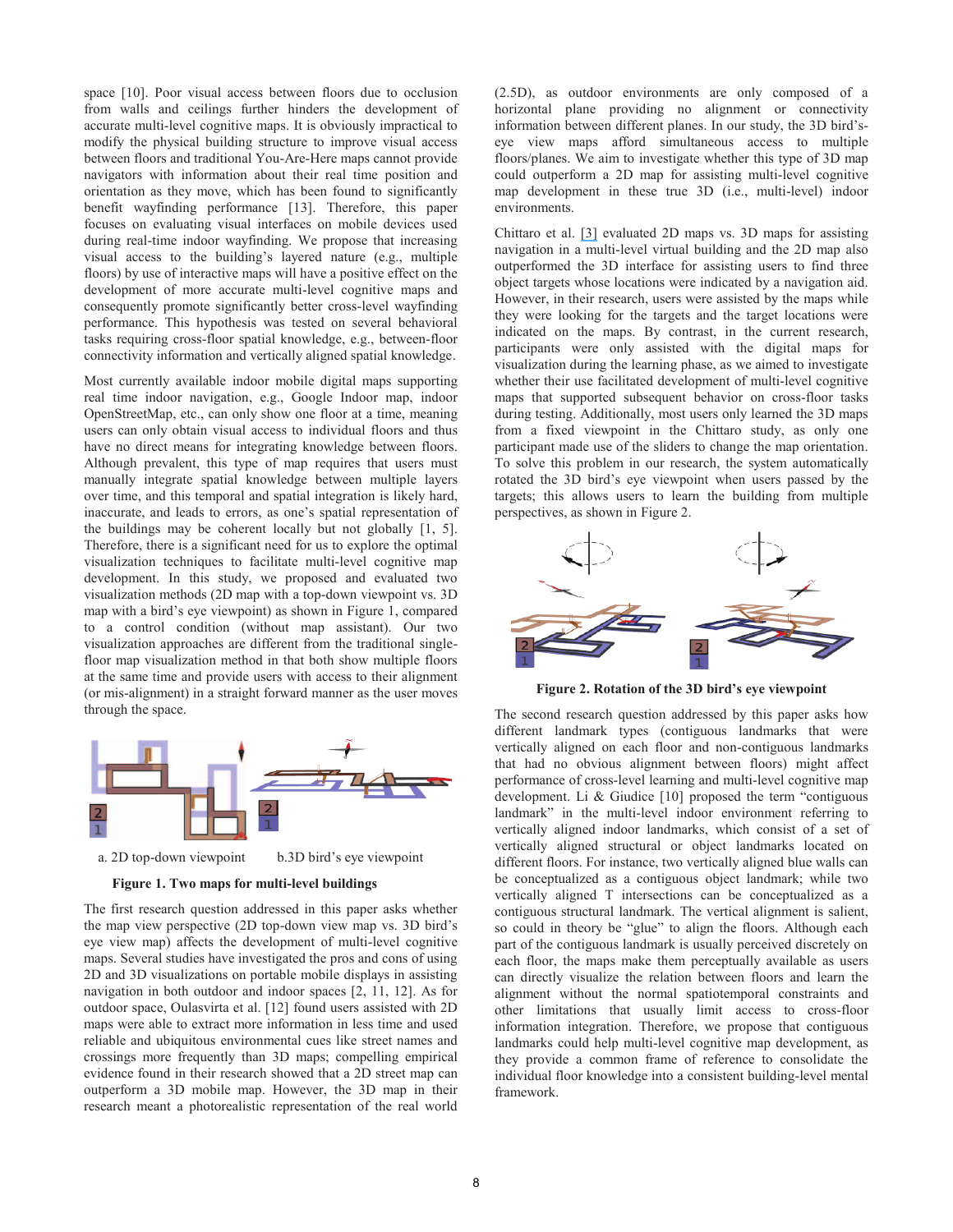# **2. METHOD**

#### **2.1 Participants**

Eighteen participants (9 female and 9 male, mean age=25.8, SD=7.4) were recruited from the University of Maine. All participants self-reported as having normal or corrected to normal vision (no color blindness). All gave informed consent and received monetary compensation for their time.

#### **2.2 Materials and Apparatus**

A Lenovo W510 Thinkpad 15.6-inch workstation notebook with an Intel Core i7 processor and NVIDIA Quadro FX 880M graphics was used. A Logitech Extreme 3D Pro Joystick was used to perform both translational and rotational movements (see [\[9\]](https://www.researchgate.net/publication/262285876_The_effects_of_immersion_and_body-based_rotation_on_learning_multi-level_indoor_virtual_environments?el=1_x_8&enrichId=rgreq-d869852e8b5a2b5ebe048920933b4998-XXX&enrichSource=Y292ZXJQYWdlOzI2MjM2NjAxMDtBUzoyODMwMjExNDA4NzMyMTdAMTQ0NDQ4ODkwNjI4Mw==) for a comparison of VE platforms showing efficacy of this movement behavior in similar multi-level indoor environments as are used here.). As shown in Figure 3, our environments were comprised of three two-level virtual buildings which were designed using Revit Architecture 2013 (AutoDesk, Inc). The Unity 4.0 VR engine (Unity Technologies) was used as the VE platform supporting users' real-time navigation and recording their trajectory and test performance.



**Figure 3. Virtual Environments (multi-level building) with a simulated mobile device.** 

All three buildings have the same number of corridors and intersections, meaning the layout topology and complexity between buildings was equated. As shown in Figure 4, the solid and dashed line respectively represents the first and the second floor layout. Two vertically aligned T intersections were used to represent a contiguous structural landmark, while two vertically aligned chandeliers were used to represent contiguous object landmarks. In addition, two non-contiguous single-floor landmarks (an L intersection and a doorway) were used in each virtual building. As shown in Figure 4,  $\bullet$  represents target A located at a contiguous object landmark;  $\blacksquare$  represents target B located at a contiguous structural landmark;  $\triangle$  represents target C located at a doorway;  $\Delta$  represents target D located at an L intersection**.** Users could move in the virtual building by the joystick at a fix speed (6m/s forward/backward, 3m/s sideways).





**Figure 4. Floor layouts with target locations denoted** 

The start learning point was located at the southeast corner of the building. There was a red arrow in the virtual building indicating the start point and the north direction. The two floors were connected by two staircases. There were two pictures on each floor which served as experimental targets. Pictures were based on four high imagery words: chair, table, bottle and clock. The four targets were located at two types of landmarks as shown in Figure 4. The targets were initially hidden from view but when participants passed the target, an audio signal was triggered that gave its name. The target also visually appeared for ten seconds and then faded out.

# **2.3 Procedure**

A within-subject design was adopted, with eighteen participants running in all three conditions. There were seven phases in the experiment.

Phase 1: *practice*. Participants were familiarized with the apparatus and navigation behavior in a practice virtual building. All experimental tasks were explained and demonstrated before starting the experimental trials.

Phase 2: *environmental learning*. Participants freely learned the building for six minutes using a user-defined open search procedure. From a north orientation at the learning start point. They were asked to find all four targets and remember their relative directions to each other and the building's configuration as a whole. All participants successfully found all four targets within the learning period.

Phase 3: *pointing task*. Participants were set to either the contiguous object landmark or contiguous structural landmark in the virtual building and asked to turn to face another target. They were asked to face the direction that makes a straight-line between targets, ignoring the walls or paths to walk the route between them. To perform the task, participants must rotate in place and click the joystick's trigger when they thought they were facing the correct direction of the destination target. If the targets were located on different floors, they were instructed to ignore the height offset and point as if the targets were on the same plane as the floor they were currently on. Accurate pointing required them to make Euclidean judgments from one target to the other target.

Phase 4: *navigation task*. Upon completion of the pointing phase, participants were automatically set at either the contiguous object landmark or contiguous structural landmark and asked to navigate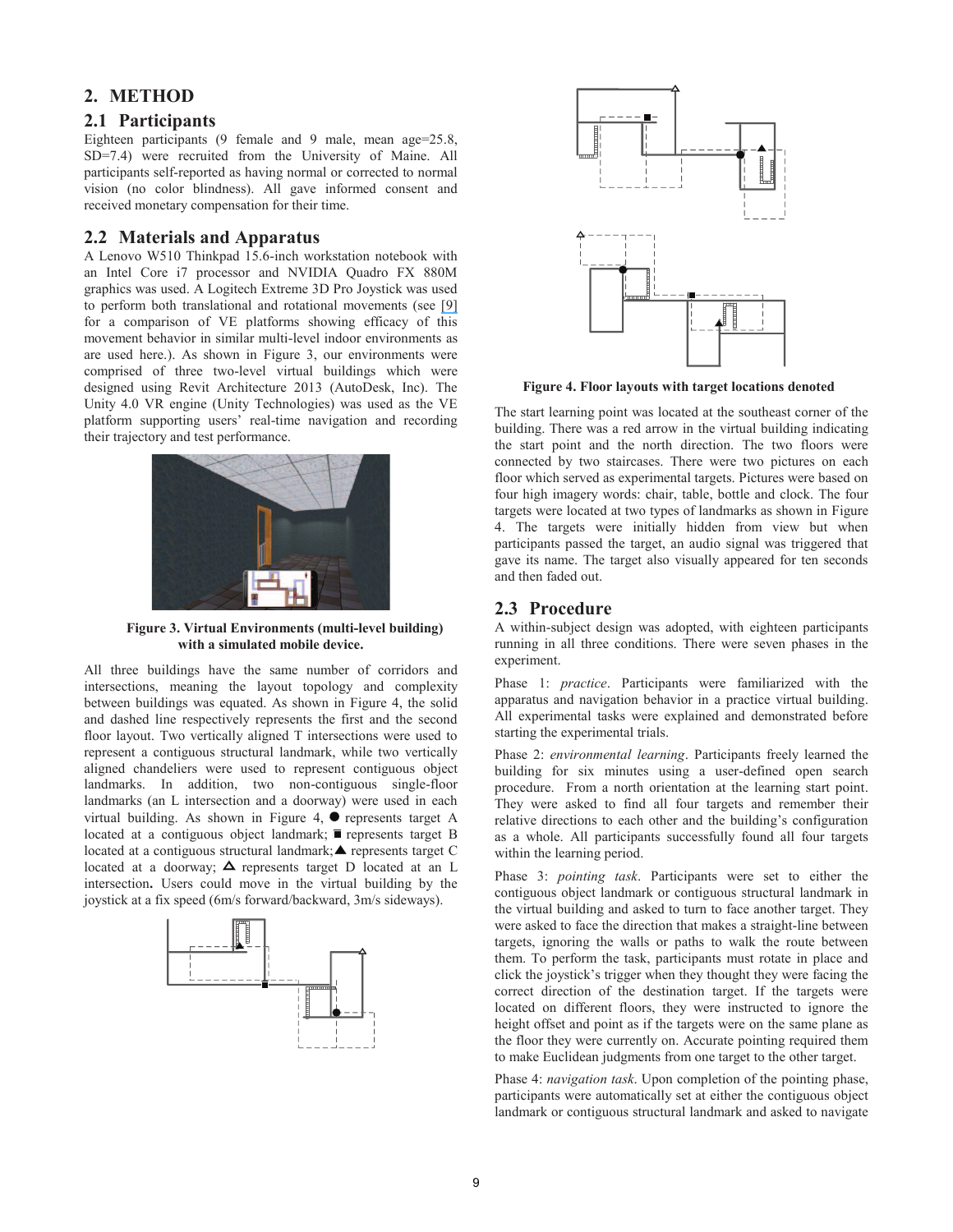between targets using the shortest path. The navigation results will not be discussed in this paper as route knowledge accuracy is not related to our principle interest of integration of vertical knowledge.

Phase 5: *vertical Navigation task*. Participants were set to one target location and given its name. Their task was to navigate to the corresponding point in the environment that was directly above or below the target at which they were currently located. For example, if participants were located at target chair on the ground floor, their task was to navigate to the corresponding point on the second floor that was directly above chair. In each building, there is one target that is located at a place where there is no corresponding point on the other floor's corridor. In this case, they were asked to navigate to the location that was closest to the corresponding vertically-aligned point.

Phase 6: *paper-based drilling task*. In this task, participants were first given a paper which showed the first floor layout. The experimenter provided the targets' names of the second floor. The task was to draw circles on the first floor layout to indicate the horizontal locations of the targets located on the second floor. Next, participants were given the second floor layout and asked to indicate the first floor targets using the same method.

Phase 7: participants took part in a user preference survey.

#### **3. RESULTS**

#### **3.1 Pointing Task**

The pointing error was subjected to a two-way repeated measures ANOVA having three levels of visualization method (2D topdown viewpoint, 3D bird's eye viewpoint and no map assistant) and two types of landmarks(contiguous landmarks vs. noncontiguous landmarks). As is shown in Figure 5, the participants in the control condition (where no map assistance was available) showed significantly higher absolute error (M=87.6º, SE= 9.4º) than those in the 2D map condition  $(M=67.0^{\circ}, \text{SE}=9.9^{\circ})$  and 3D map condition (M=62.4º, SE=7.9º), *F*(2, 34) = 42.483, *p* < .001. There was no significant difference for landmark type (contiguous landmarks vs. non-contiguous landmarks), *F*(1, 17)=1.663, *p*=0.214. There were no significant interaction effects between visualization method and landmark type.



**Figure. 5. Comparison of average pointing error (± SEM) for the three levels of visualization method** 

#### **3.2 Vertical Navigation Task**

The vertical navigation accuracy data was subjected to a two-way repeated measures ANOVA having three levels of visualization method and two types of landmarks. The main effect of visualization method was significant,  $F(2, 34) = 3.433$ ,  $p < .01$ , indicating that the average vertical navigation accuracy was significantly better for the 2D map (M=40.3%, SE=7.6%) and 3D map conditions (M=43.1%, SE=6.9%) than for the control condition (M=26.4%, SE=7.1%). The main effect of landmark was not significant,  $F(1, 17) = 1.889$ ,  $p = .187$ . There were no significant interaction effects between visualization method and landmark type.



**Figure. 6. Comparison of vertical navigation accuracy (± SEM) for the three levels of visualization method** 

#### **3.3 Paper-based drilling Task**

The drilling accuracy was subjected to a two-way repeated measures ANOVA having three levels of visualization method and two types of landmarks. The main effect of visualization method was significant,  $F(2, 34) = 8.859$ ,  $p < .01$ , indicating that the average drilling accuracy was significantly higher for the 2D map  $(M=25.0\%$ ,  $SE=8.8\%)$  than for the 3D map conditions  $(M=11.1\%$ ,  $SE=6.1\%$  and the without map assistant condition (M=9.7%, SE=5.0%). The landmark type variable was not significant,  $F(1, 17) = 1.889$ ,  $p = .187$ . However, there was a significant interaction between visualization method and landmark type,  $F(2, 34) = 3.923$ ,  $p < .05$ . Post hoc comparisons indicated that users found more accurate targets at contiguous landmarks in the 2D top-down view map condition  $(M=30.6\%$ , SE=10.0%) than in the 3D bird's eye view map condition (M=8.3%, SE=4.5%). These results indicate that the 2D top-down view map is the most efficient for assisting the drilling task, which requires an accurate multi-level cognitive map to perform accurately.



**Figure. 7. Comparison of drilling accuracy (± SEM) for the three levels of visualization method**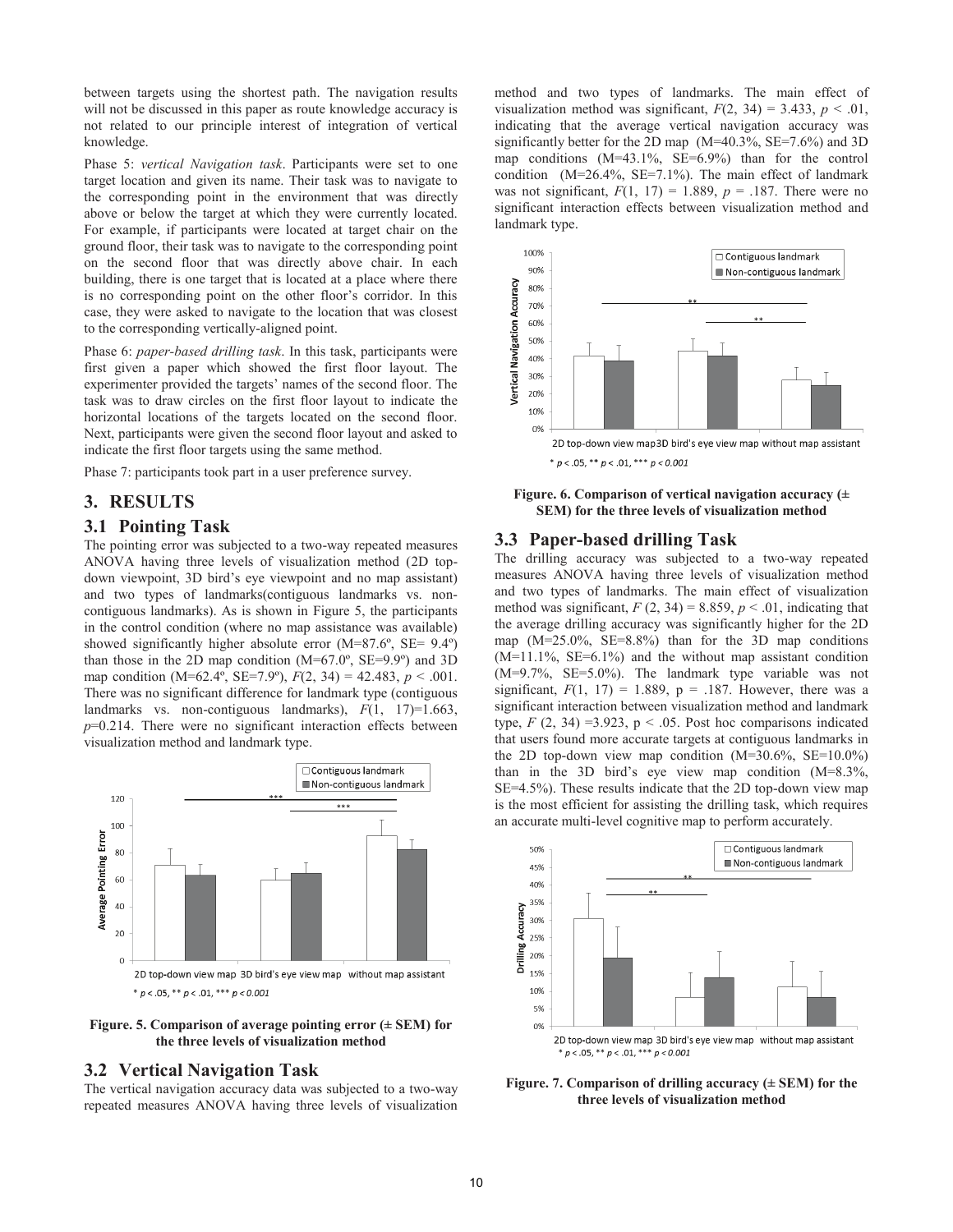The 2D top-down view map condition consistently outperformed the without map assistant condition in all three tasks. To further investigate whether some subjects consistently performed better in all three tasks, two linear regression analyses were conducted to test if the drilling accuracy performance, which we consider the strongest measure of cross-floor integration, significantly predicted participants' pointing and vertical navigation performance. The results of the regression indicated drilling performance significantly predicted pointing error,  $\beta$  = -.63, *t*(16)  $= -3.245$ ,  $p \leq .005$ , and drilling performance explained a significant proportion of variance in pointing errors,  $R^2 = .397$ ,  $F(1, 16) = 10.529$ ,  $p < .005$ . Drilling performance also significantly predicted vertical navigation accuracy,  $\beta$ =.584, *t*(16)  $= 2.881, p \leq .011$ , and explained a significant proportion of variance in vertical navigation accuracy,  $R^2 = .342$ ,  $F(1, 16) =$ 8.302,  $p \leq 0.011$ . Therefore, users' drilling performance was significantly related with the pointing and vertical navigation performance, which we interpret as indicating that all three tasks require spatial knowledge that benefits from accurate development of multi-level cognitive maps. The reliably better performance of the 2D top-down view map suggests that this visualization method may be the best solution for promoting development of multilevel cognitive maps.

#### **3.4 User Preference Survey**

Corroborating the statistical advantage observed for the 2D maps, fourteen participants indicated that they preferred the 2D topdown view map, whereas only four selected the 3D bird's eye view map as their favorite. No participant chose the without map assistant condition.

# **4. DISCUSSION**

The primary goal of this study was to investigate whether use of either 2D top-down view maps or 3D bird's eye view maps, compared to no assistant, significantly improved learning of multi-level virtual buildings and subsequent development of multi-level cognitive maps. The multi-level cognitive maps were evaluated on several behavioral test measures of cross-level spatial knowledge. As expected, the reliably better performance on the tasks requiring pointing and vertical alignment between floors with visualization assistance, compared to the control condition, provide evidence of the efficacy of these visualization techniques for promoting the development of multilevel cognitive maps. However, no significant differences were found in the pointing and vertical navigation tasks between the two maps (2D top-down view map vs. 3D bird's eye view map), which is inconsistent with previous research regarding the evaluation of the 2D and 3D maps [\[3,](https://www.researchgate.net/publication/221314365_Navigation_aids_for_multi-floor_virtual_buildings_A_comparative_evaluation_of_two_approaches?el=1_x_8&enrichId=rgreq-d869852e8b5a2b5ebe048920933b4998-XXX&enrichSource=Y292ZXJQYWdlOzI2MjM2NjAxMDtBUzoyODMwMjExNDA4NzMyMTdAMTQ0NDQ4ODkwNjI4Mw==) 12]. One possible explanation is that the 3D map used in our research is a true 3D structural rendering rather than a photorealistic representation of the world [12]. In addition, users could learn the 3D internal structure of the buildings from multiple perspectives, which is known to be helpful for understanding the internal structure of the object compared to learning from a fixed bird's eye view [\[4\]](https://www.researchgate.net/publication/227660049_Individual_Differences_in_Use_of_External_Visualisations_to_Perform_an_Internal_Visualisation_Task?el=1_x_8&enrichId=rgreq-d869852e8b5a2b5ebe048920933b4998-XXX&enrichSource=Y292ZXJQYWdlOzI2MjM2NjAxMDtBUzoyODMwMjExNDA4NzMyMTdAMTQ0NDQ4ODkwNjI4Mw==), in which, the relative direction and distance between targets can be distorted due to 3D perspective cues. Therefore, the performance gaps between 2D and 3D maps described in previous literature were likely narrowed here, as we made full use of the utility of 3D maps, e.g., true 3D structure and by providing multiple perspectives.

Nevertheless, use of 2D maps outperformed 3D maps in the paper-based drilling task, which we consider as the strongest measure of assessing multi-level cognitive map development. The statistics showed that users had significantly better performance in indicating these targets at contiguous landmarks in the 2D topdown view map condition than the 3D bird's eye view map condition. This suggests that the 2D maps are a better visualization method for allowing participants to realize the continuity between floors, which means that of the techniques tested, they most facilitated development of accurate multi-level cognitive maps supporting behaviors that force cross-floor knowledge and inter-floor alignment (e.g., the drilling tasks).

As for the contiguous landmarks vs. non-contiguous landmarks analysis, there were no significant differences in the pointing and vertical navigation tasks, but there was a significant difference in the paper-based drilling task. We argue that contiguous landmarks are potentially helpful for facilitating multi-level cognitive map development, as they consolidate the individual/local floor-level knowledge into a consistent/global building-level spatial frame of reference. They act similarly to a window in your office that provides visual access to the adjacent library building, which would undoubtedly facilitate your cognitive map development between these spaces, e.g. increased pointing accuracy between your office and the library. However, in this study, users received map assistance in the learning phase only and we did not explicitly highlight any contiguous landmarks on either the 2D maps or 3D maps. Users were not informed of any clues about the contiguous landmark information before beginning the experiment. Despite this lack of explicit knowledge, some participants still perceived and made use of these contiguous landmarks for between floor wayfinding, which supports the importance of visualization techniques that highlight and emphasize these cues. Therefore, in the future, we will further investigate whether explicitly highlighting the contiguous landmarks on the maps improve learning of multi-level buildings and subsequent development of multi-level cognitive maps.

We acknowledge that the error and accuracy performance observed in this study are lower than expected even when assisted with the maps for visualization. There are two reasons that likely account for this outcome. First, the virtual buildings used in this study have much higher structural complexity for transition between floors than the environments used in previous research [15]. The virtual buildings used in our study had incongruent floor layouts and disorienting staircases that consisted of both horizontal and angular offsets between the floors. Furthermore, the virtual buildings were designed with very low architectural differentiation, which was discussed as another main cause of getting lost in indoor spaces [1]. Second, the cross-level tasks used in this study, e.g., vertical navigation and drilling, are inherently more difficult than the frequently discussed "A to B" route navigation tasks, because in our tasks, participants have to vertically align positions on different floors that were never explicitly specified as targets or routes in the learning phase. Therefore, even though participants may have travelled the route between locations in the learning phase, there was no reason to code the vertically-aligned positions in memory. On the other hand, even in such a complex indoor environment and with such difficult tasks, participants showed reliably better performance in the two map conditions than the without map assistant control condition, meaning that the proposed visualization methods are efficient tools in facilitating multi-level cognitive map development.

In this study, most participants indicated that they preferred the 2D top-down view maps to 3D bird's eye maps. Some examples